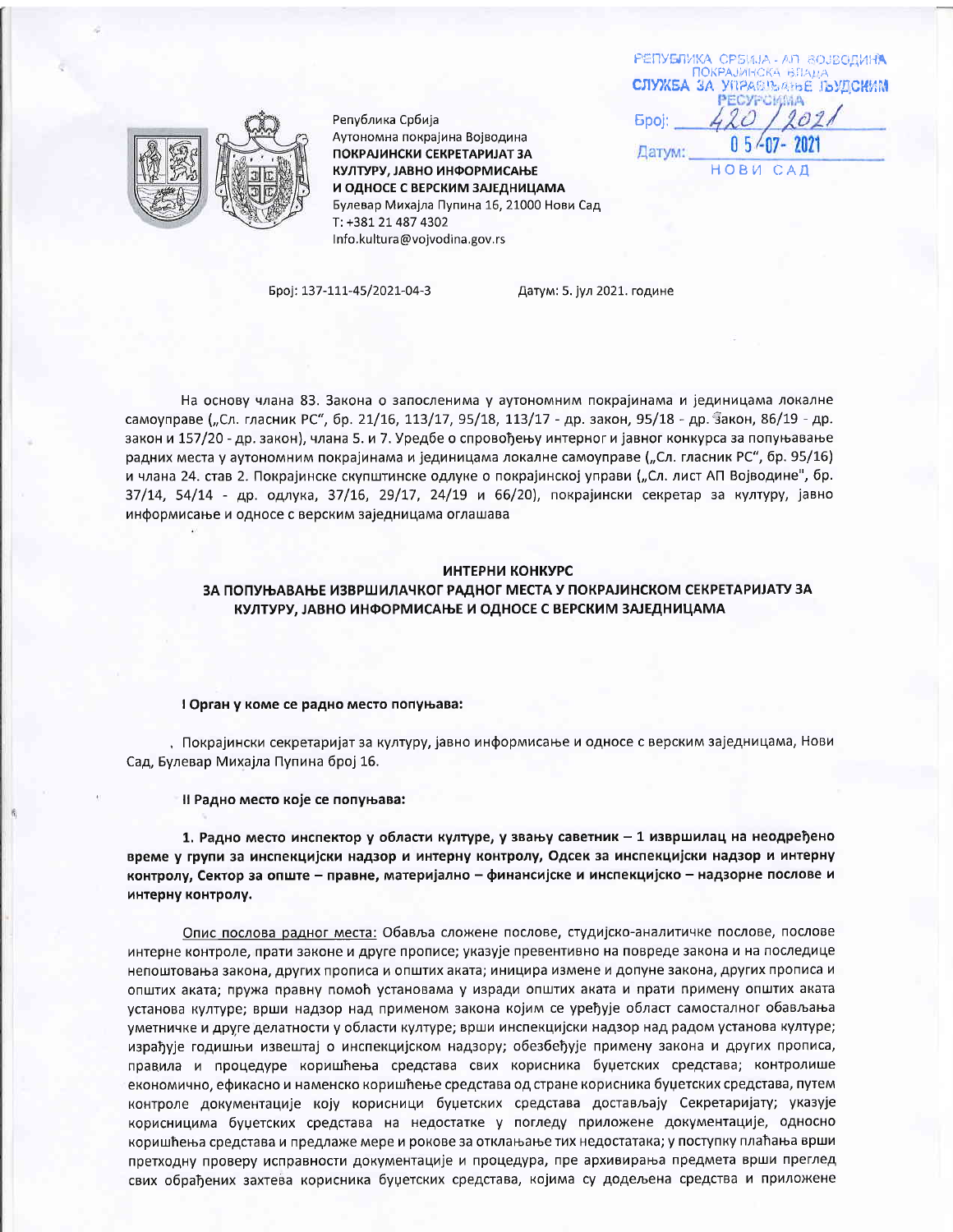документације; по налогу, обавља контролу и инспекцијски надзор по појединачним предметима наменског и законитог коришћења буџетских средстава. Обавља и друге послове по налогу руководиоца и одговоран је за благовремено, законито и правилно обављање послова свог радног места.

Услови за рад на радном месту: високо образовање стечено у пољу друштвено-хуманистичких наука или у пољу техничко - технолошких наука, на основним академским студијама, с најмање 240 ЕСПБ бодова, на мастер академским студијама, мастер струковним студијама, специјалистичким академским студијама, специјалистичким струковним студијама, односно на основним студијама у трајању од најмање четири године или специјалистичким студијама на факултету, најмање три године радног искуства у струци и положен испит за инспектора.

Општи услови за рад у органима Аутономне покрајине Војводине: да је учесник интерног конкурса пунолетан држављанин Републике Србије, да има прописано образовање, да није правноснажно осуђиван на безусловну казну затвора од најмање 6 месеци и да му раније није престајао радни однос у државном органу, односно органу аутономне покрајине и јединице локалне самоуправе због теже повреде дужности из радног односа, да испуњава остале услове предвиђене законом, другим прописом и актом о систематизацији радних места.

III Место рада: Покрајински секретаријат за културу, јавно информисање и односе с верским заједницама, Нови Сад, Булевар Михајла Пупина број 16.

IV Стручне оспособљености, знање и вештине које се проверавају у изборном поступку: Познавање области из делокруга рада Покрајинског секретаријата за културу, јавно информисање и односе с верским заједницама и стручно знање из области рада на радном месту:

-Закона о утврђивању надлежности Аутономне покрајине Војводине ("Сл. гласник РС", бр. 99/09, 67/12 - одлука УС и 18/20 - др. закон);

- Закона о култури ("Сл. гласник РС", бр. 72/09, 13/16, 30/16 испр., 6/20 и 47/21);
- Закона о инспекцијском надзору ("Сл. гласник РС", бр. 36/15, 44/18 др. закон и 95/18);
- Покрајинске скупштинске одлуке о покрајинској управи ("Сл. лист АП Војводине", бр. 37/14, 54/14 - др. одлука, 37/16, 29/17, 24/19 и 66/20);
- Уредба о заједничким елементима процене ризика у инспекцијском надзору ("Службени гласник РС", број 81/15);
- Уредба о изгледу обрасца и начину вођења евиденције о инспекцијском надзору

("Службени гласник РС", број 81/15);

- Правилник о изгледу обрасца службене легитимације инспектора ("Службени гласник РС",  $600181/15$ ;

- Правилник о општем обрасцу записника о инспекцијском надзору ("Службени гласник РС", број 81/15;

- вештина комуникације - непосредно кроз разговор са кандидатима.

### V Рок за подношење пријаве на интерни конкурс:

Рок за подношење пријаве на интерни конкурс је 8 дана од дана када је интерни конкурс оглашен. Рок почиње да тече 6. јула 2021. године и истиче 13. јула 2021. године.

## VI Лице које је задужено за давање обавештења о интерном конкурсу:

мр Драган Трапарић - самостални саветник за опште - правне послове -шеф одсека, контакт телефон 021/ 487 4438 и e-mail: dragan.traparic@vojvodina.gov.rs.

#### VII Адреса на коју се подноси пријава на интерни конкурс:

Покрајински секретаријат за културу, јавно информисање и односе с верским заједницама, Нови Сад, Булевар Михајла Пупина број 16 са назнаком "За интерни конкурс за попуњавање радног места инспектор у области културе, у звању саветник - 1 извршилац".

VIII Датум оглашавања: 5. јул 2021. године.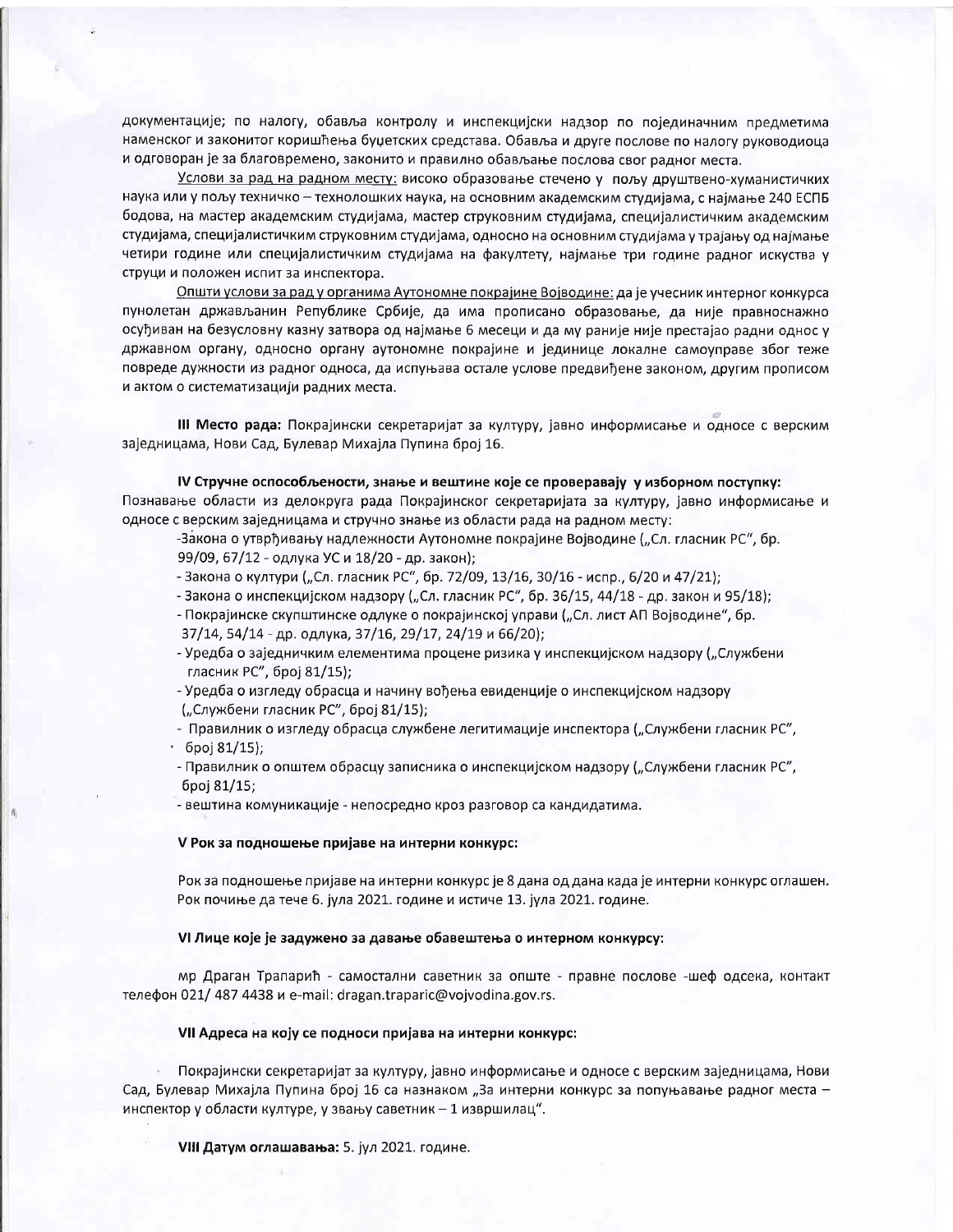## IX Докази који се прилажу уз пријаву на интерни конкурс:

1. потписана пријава са адресом становања, контакт телефон, е-маил адресом и потписаном изјавом у којој се учесник интерног конкурса опредељује да ли ће сам прибавити доказе о чињеницама о којима се води службена евиденција или ће то орган учинити уместо њега;

2. биографија са наводима о досадашњем искуству;

3. оригинал или оверена фотокопија уверења о држављанству;

4. фотокопија личне карте односно испис очитане биометријске личне карте;

5. оригинал или оверена фотокопија уверења МУП-а да кандидат није осуђиван на безусловну казну затвора од најмање шест месеци, које није старије од шест месеци од дана оглашавања интерног конкурса;

6. оригинал или оверена фотокопија дипломе којом се потврђује стручна спрема;

7. оригинал или оверена фотокопија доказа о најмање три године радног искуства у струци (потврде, решења, уговори и други акти из којих се може утврдити на којим пословима, са којом стручном спремом и у коме периоду је стечено радно искуство);

8. оригинал или оверена фотокопија решења о распоређивању или решење да је службеник нераспоређен;

9. Образац изјаве 1 или Образац изјаве 2 – изјава у којој кандидат опредељује да ће сам доставити податке о чињеницама о којима се води службена евиденција или ће то орган учинити уместо њега;

10. потписана изјава Образац изјаве 3 да кандидату није престајао радни однос у државном органу, односно органу аутономне покрајине и јединице локалне самоуправе, због теже повреде дужности из радног односа;

11. оригинал или оверена фотокопија Уверења о положеном испиту за инспектора.

Одредбама члана 9. став 3. и 4. и члана 103. Закона о општем управном поступку ("Сл. гласник РС", бр. 18/16 и 95/18 - аутентично тумачење) прописано је да су органи у обавези да по службеној дужности, када је то неопходно за одлучивање у складу са законским роковима, бесплатно размењују, врше увид, обрађују и прибављају личне податке о чињеницама садржаним у службеним евиденцијама, осим ако странка изричито изјави да ће податке прибавити сама.

Докази који се прилажу уз пријаву на овај интерни конкурс, а о којима се води службена евиденција су уверење о држављанству и уверење МУП-а да кандидат није осуђиван на казну затвора од најмање шест месеци.

Уколико се учесник конкурса определи да наведене доказе орган прибави по службеној дужности дужан је да се писмено изјасни да се његови лични подаци користе у сврху прикупљања наведених доказа. Изјашњење се даје у форми изјаве која се доставља уз пријаву на интерни конкурс (Образац изјаве 1).

Уколико се учесник конкурса определи да ће сам прибавити наведене доказе, дужан је да се о томе писмено изјасни. Изјашњење се даје у форми изјаве која се доставља уз пријаву на интерни конкурс (Образац изјаве 2).

Обрасци изјава се налазе на интернет страници Службе за управљање људским ресурсима, www.ljudskiresursi.vojvodina.gov.rs у одељку конкурси/интерни конкурси.

# Х Место, дан и време када ће се обавити провера стручне оспособљености, знања и вештине комуникације кандидата у изборном поступку.

Провера стручне оспособљености, знања и вештине комуникације са кандидатима чије су пријаве благовремене, допуштене, разумљиве, потпуне и уз које су приложени сви потребни докази и који испуњавају услове за рад на оглашеном радном месту, извршиће се у просторијама Покрајинског секретаријата за културу, јавно информисање и односе с верским заједницама, Нови Сад, Булевар Михајла Пупина број 16, о чему ће кандидати бити обавештени телефонским путем или електронском поштом на бројеве или адресе које су навели у пријави.

#### XI Службеници који имају право да учествују на интерном конкурсу:

На интерном конкурсу могу да учествују само службеници, запослени на неодређено време у органима, службама и организацијама код послодавца који оглашава интерни конкурс. Право учешћа на